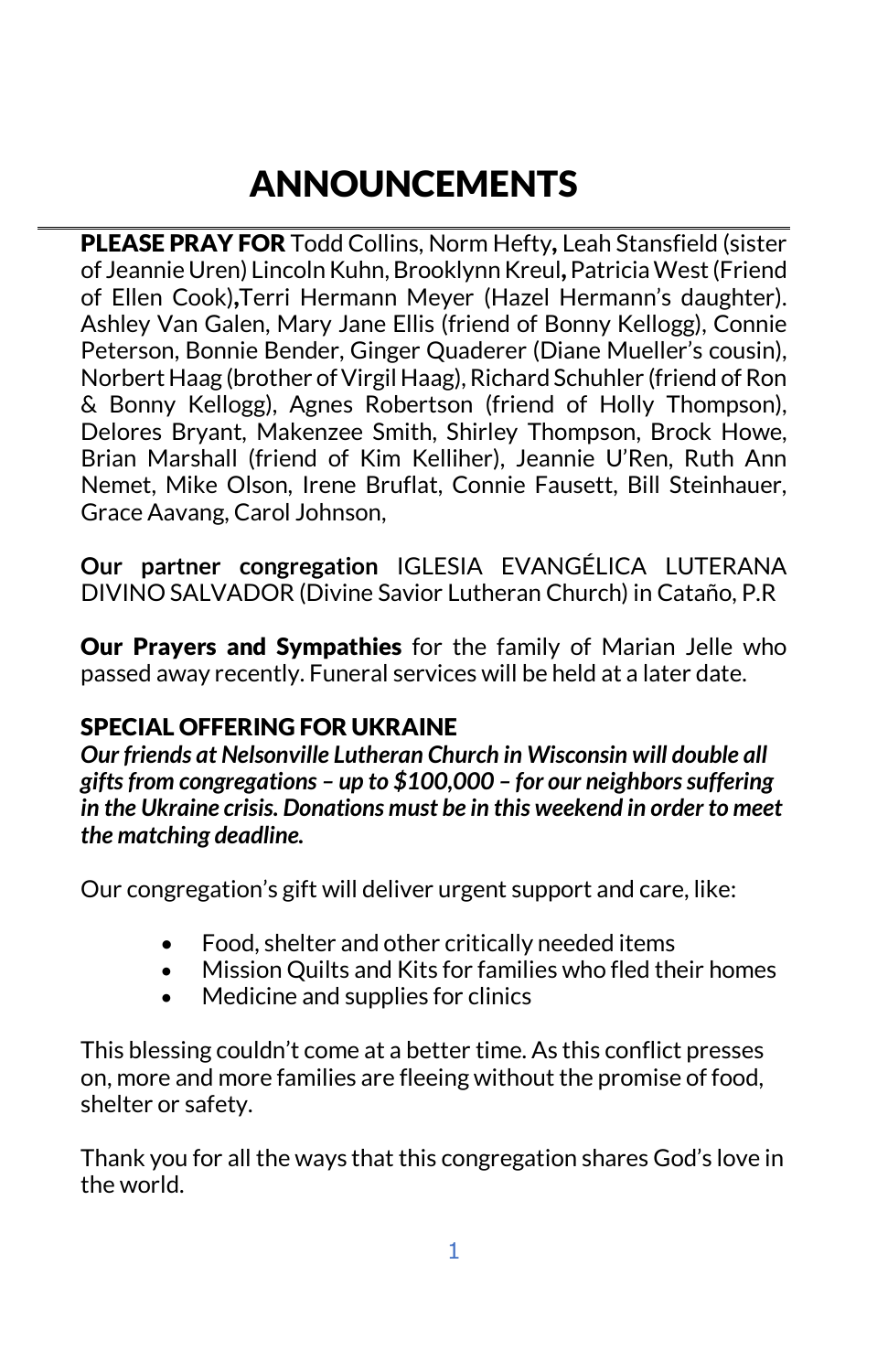ELC COFFEE TIME No Coffee time during our Lenten season.

SAVE THE DATE – MARCH 8TH CULVERS SHARE DAY: Stop by Culver's and help our Mt Horeb Area Youth earn money for their transportation fund to attend the ELCA Youth Gathering 2024



### WEEKLY:

- **•CONFIRMATION** (7th & 8th graders**) Wednesdays at 6:30 PM(Lent)**
- •**SUNDAY SCHOOL -** (3 yr. old 8th graders) **10 am - 10:45 am**
- •**FUSE NIGHT** (9th-12th graders) **March 22nd at 7PM at ELC**

# YOUTH SUMMER SCHEDULE: 2022 ELC SUMMER FUN (Save the dates)

#### \* VBS/DAY CAMP2022 - June 13th - 16th, 2022

VBS (9-11:30 am) for 3-5-year olds DAY CAMP (9am-3pm) Children entering 1<sup>st</sup>-5<sup>th</sup> in fall

**(Sugar Creek Counselors are back in 2022!)** \* CONFIRMATION CAMP AT SUGAR CREEK **June 12th - 17th** (7th & 8<sup>th</sup>). Register online: [http://wp.sugarcreek bible camp.org.](about:blank)

\* EXPLORER DAY AT SUGARCREEK July19, 9am -3pm (Children entering  $1<sup>st-5<sup>th</sup></sup>$  grade in fall 2022)

\*GIVE/LOVE/SERVE **(Local Service Days)** Middle- High school youth may join us on **Thursdays, (July 7, 21, 28 & Aug 4)**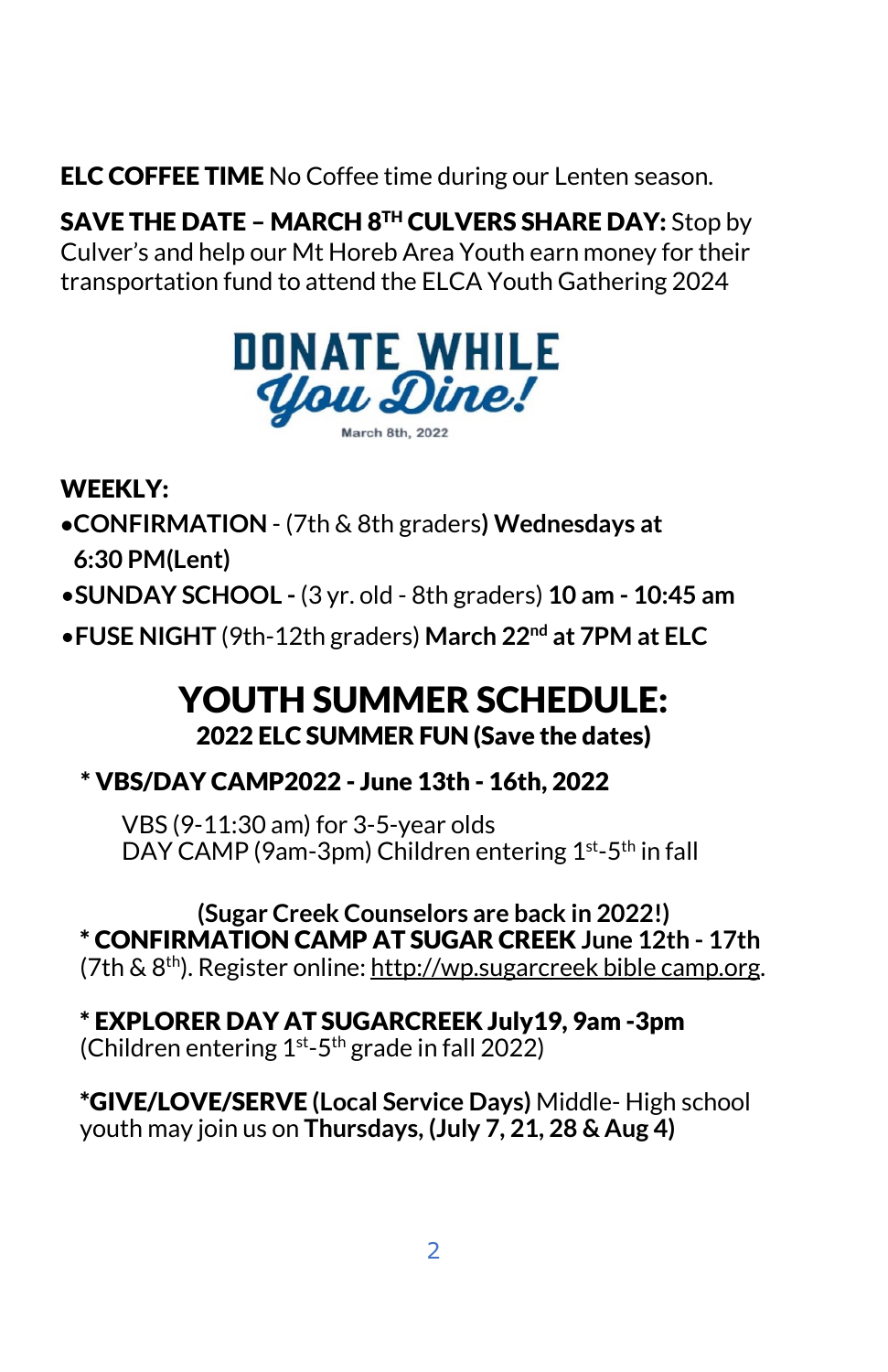# YOUTHWORKS MISSION TRIP *St Louis, MO –*

*June 26-July 1st, 2022* We have openings for  $8<sup>th</sup> - 12<sup>th</sup>$  graders to join us.

SUGAR CREEK "BACK IN THE SADDLE – Online Registration is open for Sugar Creek Bible Camp Summer programs. They have a variety of programs (new & favorites) listed on their website[, http://wp.sugarcreekbiblecamp.org,](about:blank) for youth and families. Come and see in 2022!

NICK'S SPRING CRAFTS Stop by Nick's Crafts in the Narthex during March after worship. A variety of decorative items for spring, St. Patrick's Day and Easter are available. Nick donates to our youth at ELC, to support our summer mission trip. Thank you, Nick & Mary, for all that you do.

ELC YOUTH EASTER FUNDRAISERS **– Orders after worship & online** [https://forms.gle/T4ksu2GBk6Eqs8a78](about:blank)

EASTER EGG HUNT - HOME DELIVERY - Our ELC Youth will create a personal egg hunt at your home. Easter donation: \$25.00 for 24 hidden eggs.

**EASTER CINNAMON ROLLS** - We are taking orders for our delicious homemade cinnamon rolls, from scratch. 6 rolls for \$12 or 12 rolls for \$24.00

Funds raised will go towards our youth summer programming, our YouthWorks Mission trip to St. Louis and the Youth Gathering in 2024. Thank you for your continued support.

ELC SEWING LADIES SEWING DAYS are **Thursdays from 9 am to 4 pm** in Fellowship Hall

BABY CAP MAKERS. Baby Cap makers will meet in Fellowship Hall on Tuesday, March 8, at 9:30 a.m. Let Ruth know if you have finished caps to be picked up. [ruthheinecke@gmail.com](about:blank)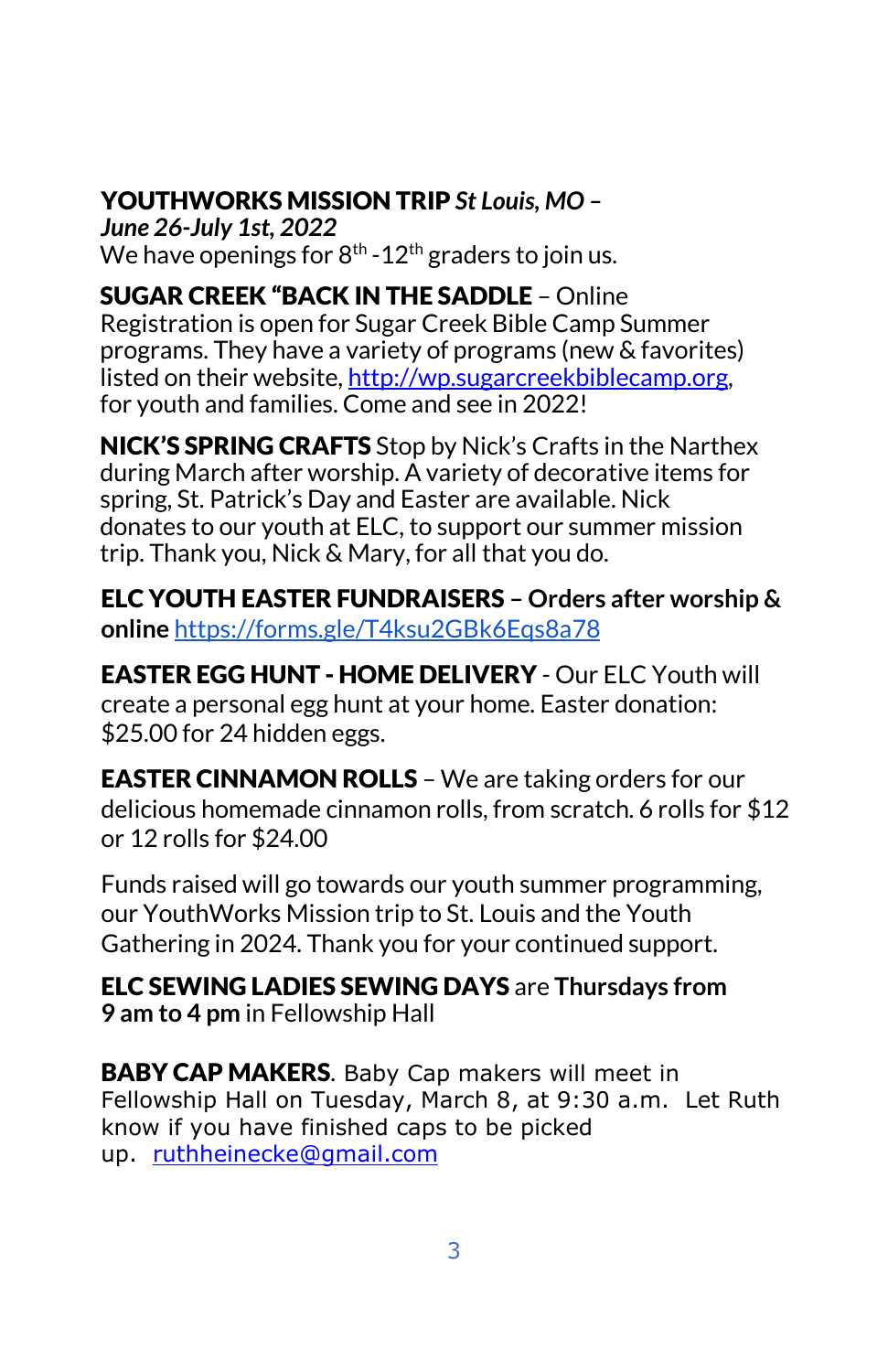## EVANGELICAL LUTHERAN WORSHIP HYMNALS

If you would like to purchase a copy of the ELW hymnbook as a gift to the church, order forms are available in the narthex. Cost of each book is \$25.

You can give as many as you like in memory or in honor of a person, or simply as a gift to ELC. You can also purchase a copy for personal use at home.

Each one given to the church will have a nameplate inserted, recognizing the gift.

We have purchased 100 copies from designated funds, there were about 450 copies of the green LBW hymnals in the sanctuary and the chapel. There will be opportunities for people to take old hymnals for personal use in the coming weeks.

| <b>THANKYOU FOR ASSISTING WORSHIP</b> |                                                                      |                                                         |  |
|---------------------------------------|----------------------------------------------------------------------|---------------------------------------------------------|--|
|                                       | This Week,<br>March 5th & 6th                                        | Next Week,<br>March 12th & 13th                         |  |
| <b>READERS</b>                        | $\bullet$ Paul Heinecke<br>$\bullet$ Jim Cook                        | • Paul Heinecke<br>Diane Bartz                          |  |
| <b>ACOLYTES</b>                       | • Carter Vesely<br>• Conner Heiting                                  | $\bullet$ Aiden Aeschlimann<br>$\bullet$ Aaron Fendrick |  |
| <b>USHERS</b>                         | <b>Team 3</b> Andrew Knudson<br>Wayne Knudson                        | <b>Team 4</b> Dennis Lokken<br>Irv Steinhauer           |  |
| <b>NURSERY</b>                        | Open but <b>Not Staffed-Located across from the library</b>          |                                                         |  |
| <b>ALTAR</b><br><b>GUILD</b>          | Patti Anderson, Karen Bunke, Polly Field, Dawn Haag, Mary<br>Knudson |                                                         |  |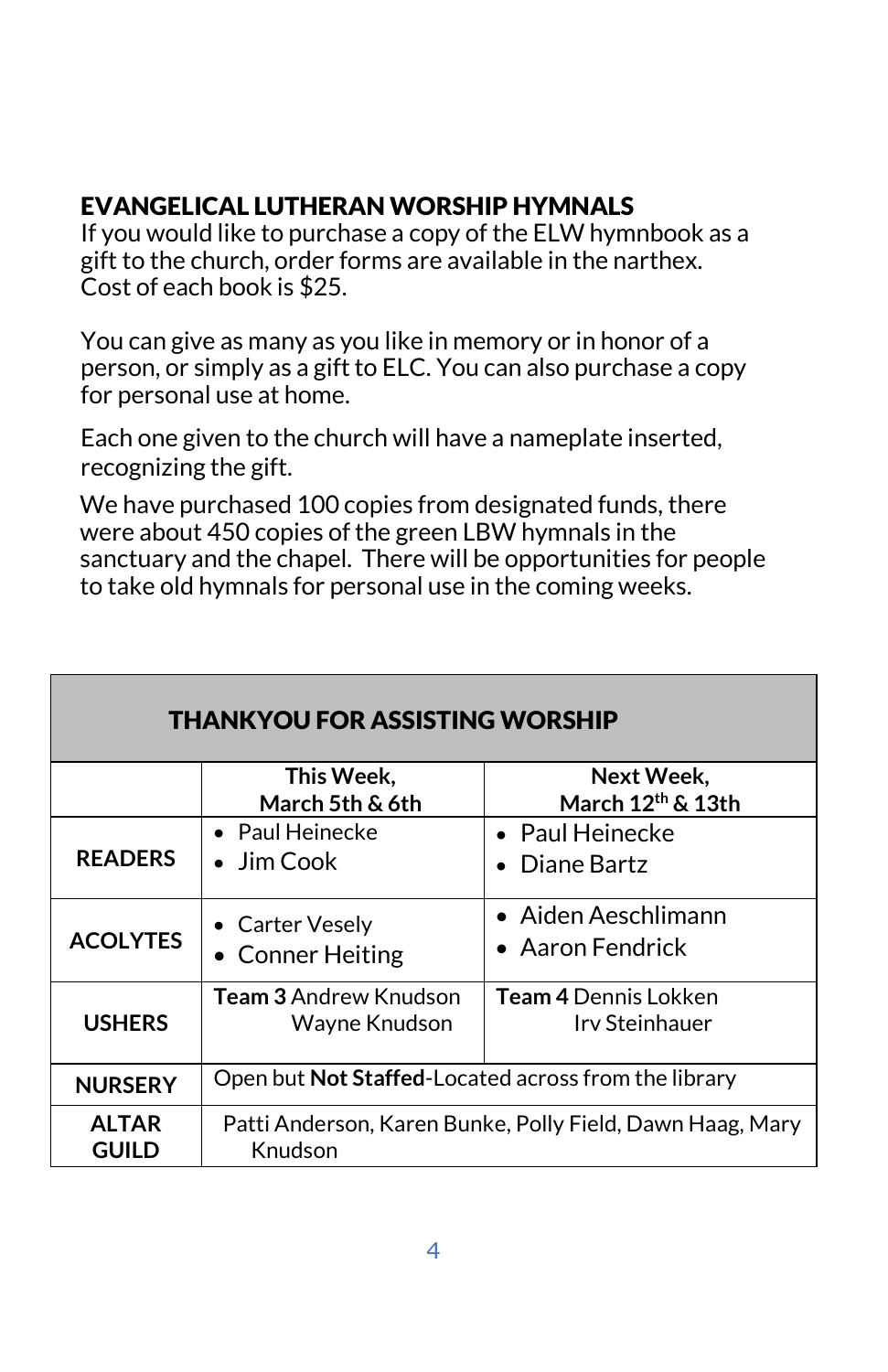**COUNCIL**

**DUTIES** Barb Underwood

# LENTEN WORSHIP SCHEDULE

We plan to return to our past schedule of **worship during Lenten Wednesdays:**

**11:00 a.m. Worship** - followed by lunch in **fellowship hall**

**7:00 p.m. Worship** – with **meal** at **6:00 p.m**. in **fellowship hall**

Each week we will focus on a portion of the 23rd Psalm, and also suggest a faith practice for the week as well. Listed below are our themes and practices for each week. Blessings as you join us in this Lenten reflection.

### **Ash Wednesday – March 2nd**

God is a shepherd who provides. Sabbath worship and rest

| March 9th                                     |                                   |
|-----------------------------------------------|-----------------------------------|
| God Leads Us                                  | Baptism                           |
| March 16 <sup>th</sup>                        |                                   |
| God is with us.                               | Bible Study                       |
| March 23rd                                    |                                   |
| God gives us a place of honor.<br>Hospitality | Holy Communion and                |
| March 30 <sup>th</sup>                        |                                   |
| God pursues us with grace.                    | <b>Confession and Forgiveness</b> |
| April 6th                                     |                                   |
| We respond in faith.                          | Gratitude                         |

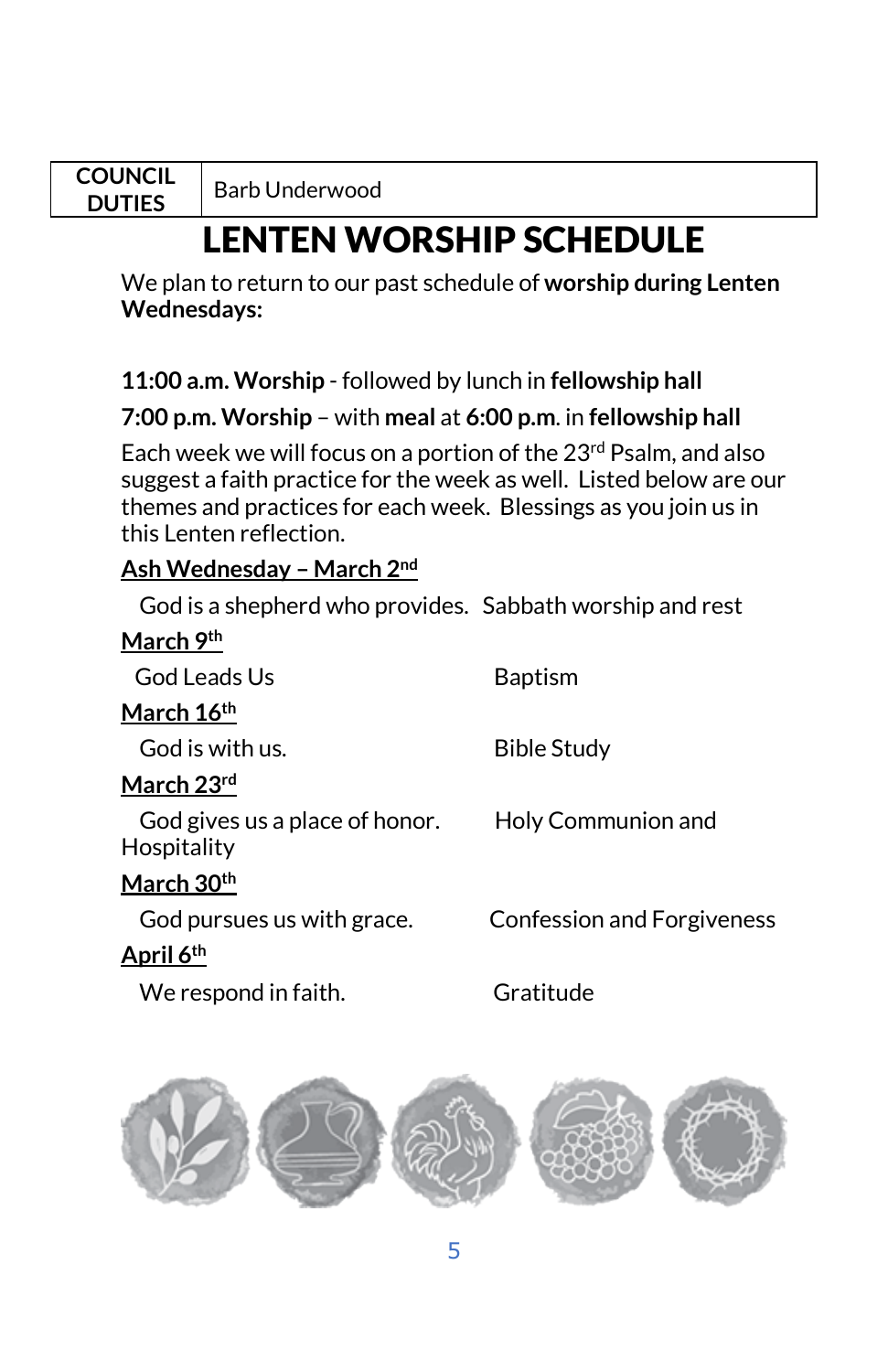# EASTER MEMORIALS

ELC welcomes your memorial and honoring donations through Sunday, April 10th for the dual purpose of purchasing flowers to adorn the altar for the Easter Sunday festival services and also to help feed the hungry in parts of the world where the need is greatest. After purchasing the lilies to decorate the altar on Easter, ELC sends all contributions to ELCA World Hunger Appeal. The amount of each memorial is your personal decision.

This gift is <u>in memory or in honor of:</u> *(please check one of the above blanks)*